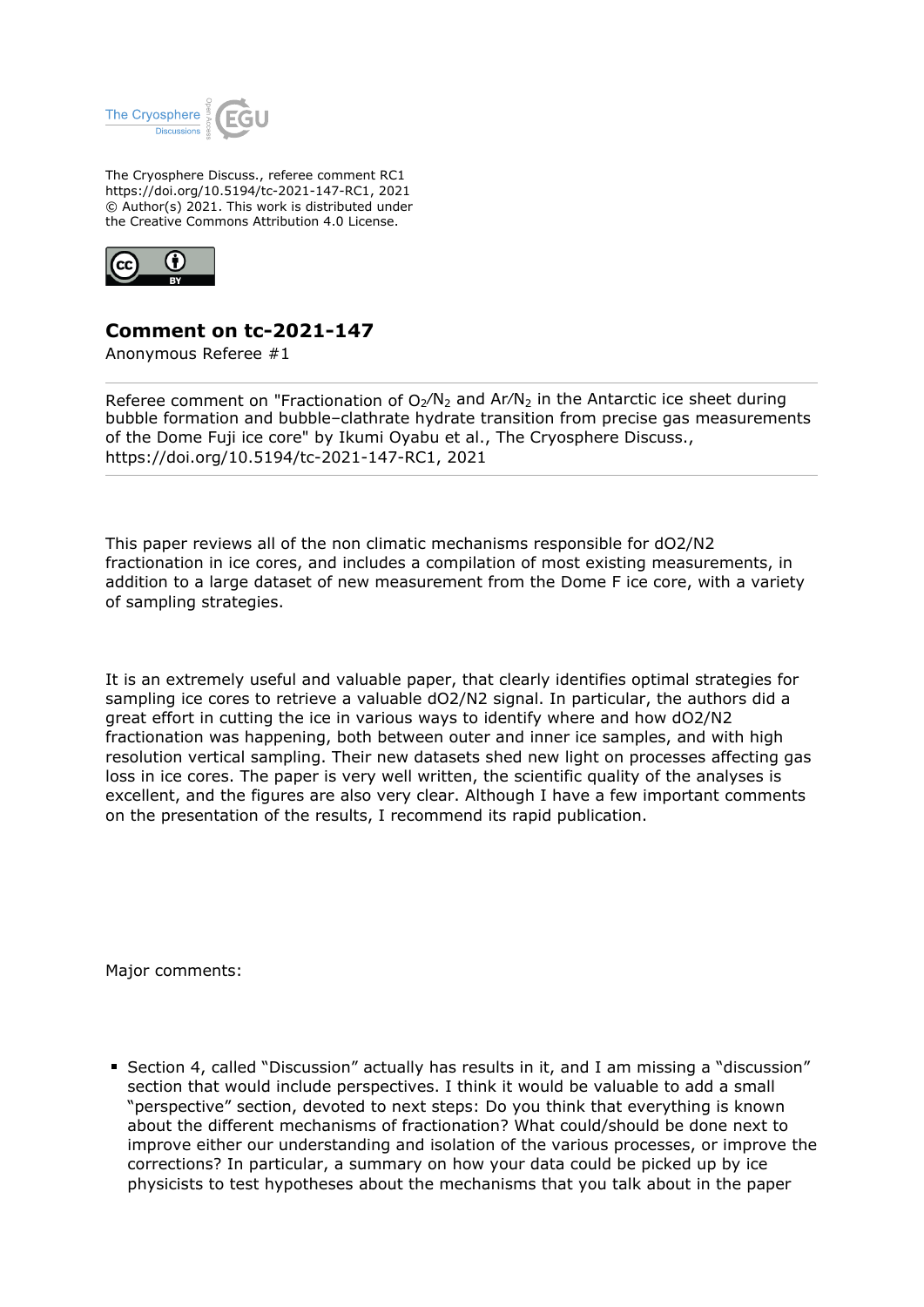would be an important addition, to make sure that your results are re-used.

- Related to my first comment, I am missing a summary at the end of the paper of the optimal sampling strategy. I think it would be great, either to add it to the conclusion, or to have a "sampling strategy" summary section, separated for each of the zones that you added. This section could summarize for each zone, the mechanisms controlling non gravitational d02/N2 signal, and how to mitigate these.
- For someone who is not close to the literature of O2/N2, it would be good to have, maybe in the introduction, or in your discussion section, a schematics of the fractionation mechanisms. You may have to have 3 or 4 of them, for each of your zones, and maybe one more for post-coring. Generally speaking, all of the mechanisms are discussed in a hand-wavy matter, and it's a bit difficult, through the reading of your paper, to understand what hypotheses about what mechanisms are actually testable or tested in your presentation.
- In the conclusion, in addition to specific recommendations for sample handling and storage to avoid fractionation in the first place, I am missing an optimal strategy for correcting for gas loss. You find different slopes of O2/N2 vs Ar/N2 and for d180 vs O2/N2. I wonder if you could separate out the different mechanisms involved in "gas loss" fractionation, and provide several sequential correction strategies that could account for these differences, valid across different zones and different cores, to make it less heuristic.

Detailed comments:

- You don't explain clearly what you mean in the figures by dO2/N2 grav. It's only explained in Figure 8, but you use it already in Fig 4. You should briefly explain in Section 2 how (and why) you correct for gravitational fractionation, and introduce your notation.
- The section on your diffusion model is a bit difficult to understand. In the main text, you should start by saying what you want to do with this model, what you want to test. Do you want to validate the effective diffusivity? Do you want to predict how much diffusion there will be in newly drilled deep ice cores, to inform the sampling strategy?

Then you might consider including the main equation, it does not take too much space, but helps the reader. It's maybe more useful than the Argon diffusivity (which is also described in the appendix), since O2 is the focus of your paper.

Finally, you need to describe better what you use for inputs, what you use for outputs, what are the tunable versus known parameters. In the main text, you need to have a sentence or 2 that have enough details that the reader understands what you are trying to do, and in the appendix, you need to add more details. As it is now, there is not enough information to reproduce your results. Can you describe more the model set up? How deep, the discretisation scheme you used, how long you ran it for, the input that you used, the outputs that came out.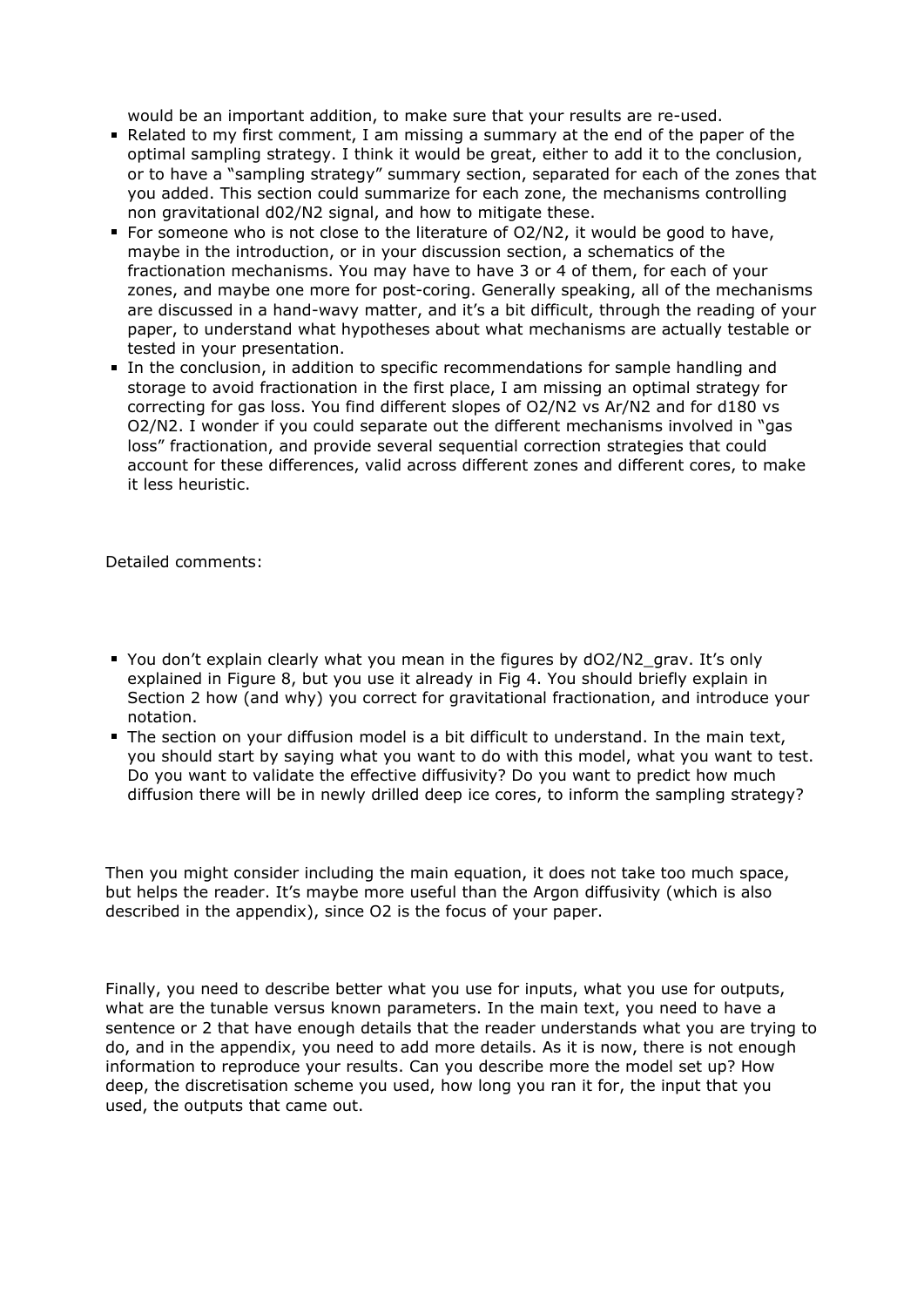- Regarding the input of the diffusion model, have you considered using a tuned version of the Ca record, since the O2/N2 seems well correlated with Ca, rather than reproducing a shallow segment of data? There is a funny offset in your figures, that I presume cannot be interpreted, but it would be interesting to see if we could use Ca + your diffusion model as a predictor (and then, maybe, as a correction factor).
- Raman spectroscopy is not described at all (line 186). You could add a sentence or 2 describing how this technique does, what it shows. I expect your readership will have a lot of ice core scientist who may not be too familiar with it. Just 1-2 sentences would help them understand (even if of course, they could read the cited paper).

Line 270 : precise before/after gravitational correction.

Line 310 : You say that highly fractionated bubbles and clathrates are stratified in mm scale samples. Then, if you average over a certain depth, do you retrieve a better signal? Later on, you say 50cm, but here, you could go into a bit more detail, and justify this number. I also wonder if averaging is enough, or if, in addition to this layering, you have selective fractionation (perhaps post coring, or diffusion) that creates a bias.

Line 325: lower dissociation pressure should produce a steeper Ar partial pressure of gradient from bubbles to clathrate. Why? Can you explain a bit more ? (it's maybe obvious to you, but not to me)

Paragraph near line 355 : Add that nucleation increases dO2/N2. If you average over two annual cycles of Ca, do you get back a good value or is it also biased? Is there a selective loss for some layers?

Could the correlation to Ca also be due to different bubble sizes for different densification rates in the firn, like in Freitag's papers?

Line 368: Here, it's difficult to understand the hypothesis, the inputs and the results. What mechanisms are you taking into account? Do you start with very high bubble/clathrate layered concentrations?

Line 389 : explain where the 50cm nb comes from, maybe above.

Figure 7: add some vertical bars to help the reader.

Figure 8 and 9 : it would be useful to put them on the same figure (except panel 1), to